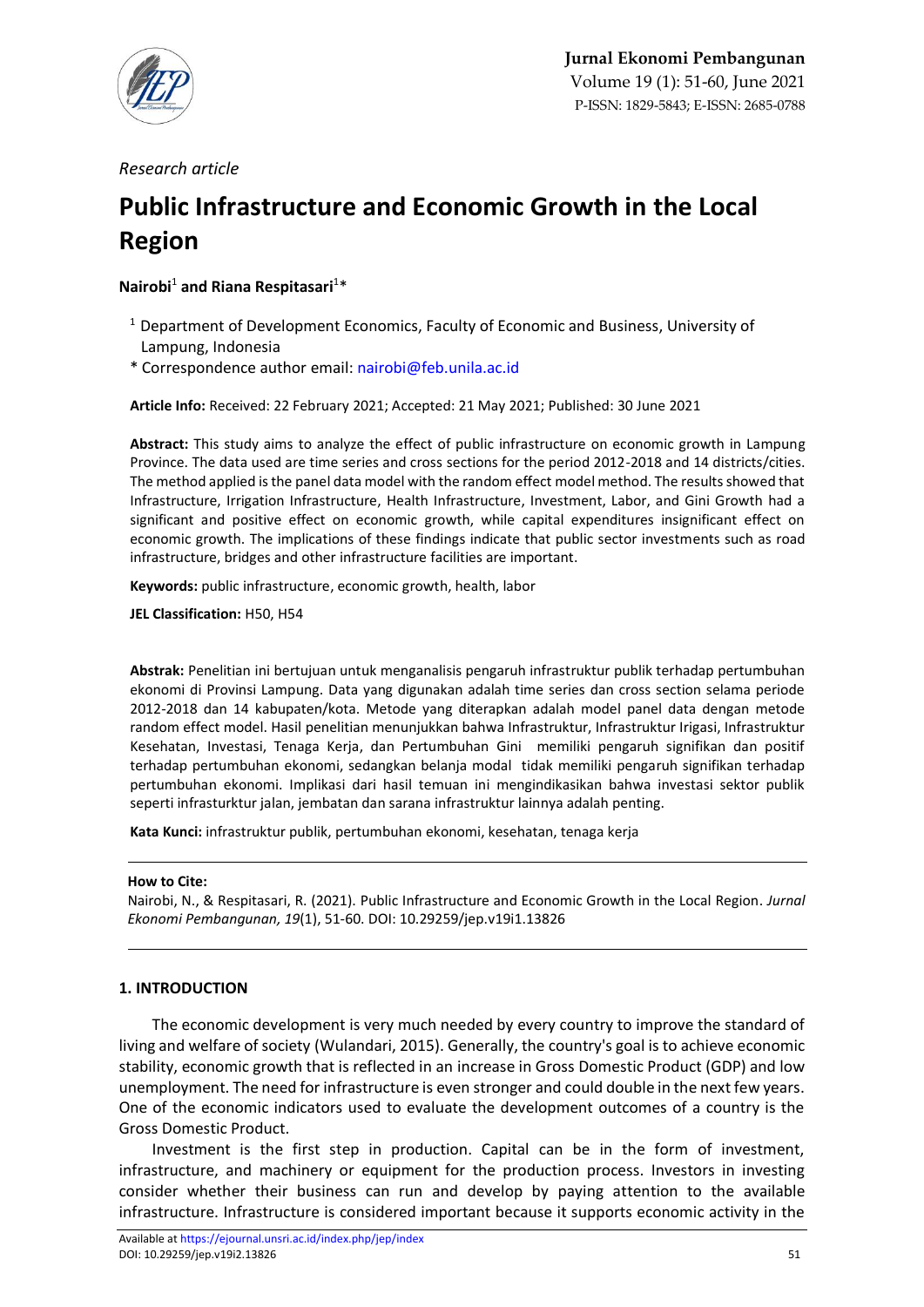production process to produce output to the mobility of the population and the flow of goods and services. Another production factor besides capital is labor. Improving the quality of the workforce can be done by increasing the ability and health of the workforce. The economic growth rate of districts/cities in Lampung Province during the last seven years has decreased, although not significantly. Bandar Lampung city shows the highest average economic growth rate for 2012-2018 compared to other districts/cities. Meanwhile, the lowest average economic growth rate was shown in East Lampung District during the seven years of the study. From this figure it can also be seen that the average economic growth rate of Lampung Province is 5.50 percent (Central Statistics Agency of Lampung Province, 2019).

One of the supporters of the mobility of goods and services or a person from one area to another is by providing good roads. The existence of a road network also makes it easier for areas that are difficult to reach to become accessible by the construction of road facilities. Road infrastructure as one of the transportation infrastructure plays a role in stimulating economic growth, because the availability of roads will minimize capital so that the production, distribution and service processes will be more effective and efficient. Road infrastructure development will provide access to underdeveloped areas in districts/cities in Lampung. Based on the average period of 2012 to 2018, the availability of roads in good and moderate condition in Bandar Lampung city and Metro city has the largest percentage value compared to other districts in Lampung Province. The lowest percentage occurred in West Lampung District at 38.04 percent during the research year. This proves that the remaining roads in West Lampung District are still in bad condition and damaged (Central Statistics Agency of Lampung Province, 2019). Maqin (2011) states that road infrastructure is the lifeblood of the economy that connects economic activities between regions so that the distribution of goods and services can move smoothly.

Social infrastructure also plays a role in encouraging economic growth by improving the quality of human resources. Health is a prerequisite for increased productivity, and successful education also depends on adequate health. Development in the health sector aims so that all levels of society can obtain health services evenly with good services and at affordable costs. The number of health facilities in the form of hospitals and puskesmas are available in each district/city in Lampung Province. Health facilities, namely puskesmas and hospitals, include the number of private and government-owned hospitals available in each district/city. From the picture above, there are most health facilities in Bandar Lampung City and also in Central Lampung district. On the other hand, other districts, such as Mesuji, Tulang Bawang Barat, Pringsewu, and Pesawaran, were still among the districts with low health facilities.

According to Waluyo (2009), government spending has a positive impact on economic growth. Regional development financing for infrastructure is usually referred to as capital expenditure. Capital expenditure is expenditure related to investment activities carried out by the government to achieve development targets. Capital spending will result in the provision of facilities and infrastructure needed to increase economic growth. In addition to infrastructure that affects the economic growth of a region, according to Waluyo (2009) investment also plays an important role in development theory, so it is often referred to as the engine of growth. This investment is a direct investment that will have an impact on employment so that in the end it will increase national output. This opinion was also conveyed by Sahoo (2010) in his paper which states that investment and infrastructure can create production facilities and stimulate economic growth, reduce transaction costs and increase competitiveness in trade and provide job opportunities for the poor.

Yanti et al. (2019), Maryaningsih et al. (2014), and Nuritasari (2013) state that improving road infrastructure will encourage an increase in economic growth. Iriyena et al. (2019), Dianaputra & Aswitari (2017), Kusumasari (2020) and Sumadiasa et al. (2016) state that road infrastructure has a positive but insignificant effect on economic growth. This shows that infrastructure is an interesting topic to be researched in the process of increasing economic growth. Pane et al. (2020) and Yuhendri et al. (2013) state that good health infrastructure has an impact on high health levels so that it will encourage an increase in the economic growth of a region. Neo-Classical growth theory looks from a supply point of view. According to this theory, which was developed by Solow (1987), economic growth depends on the development of the factors of production. In equations, this view can be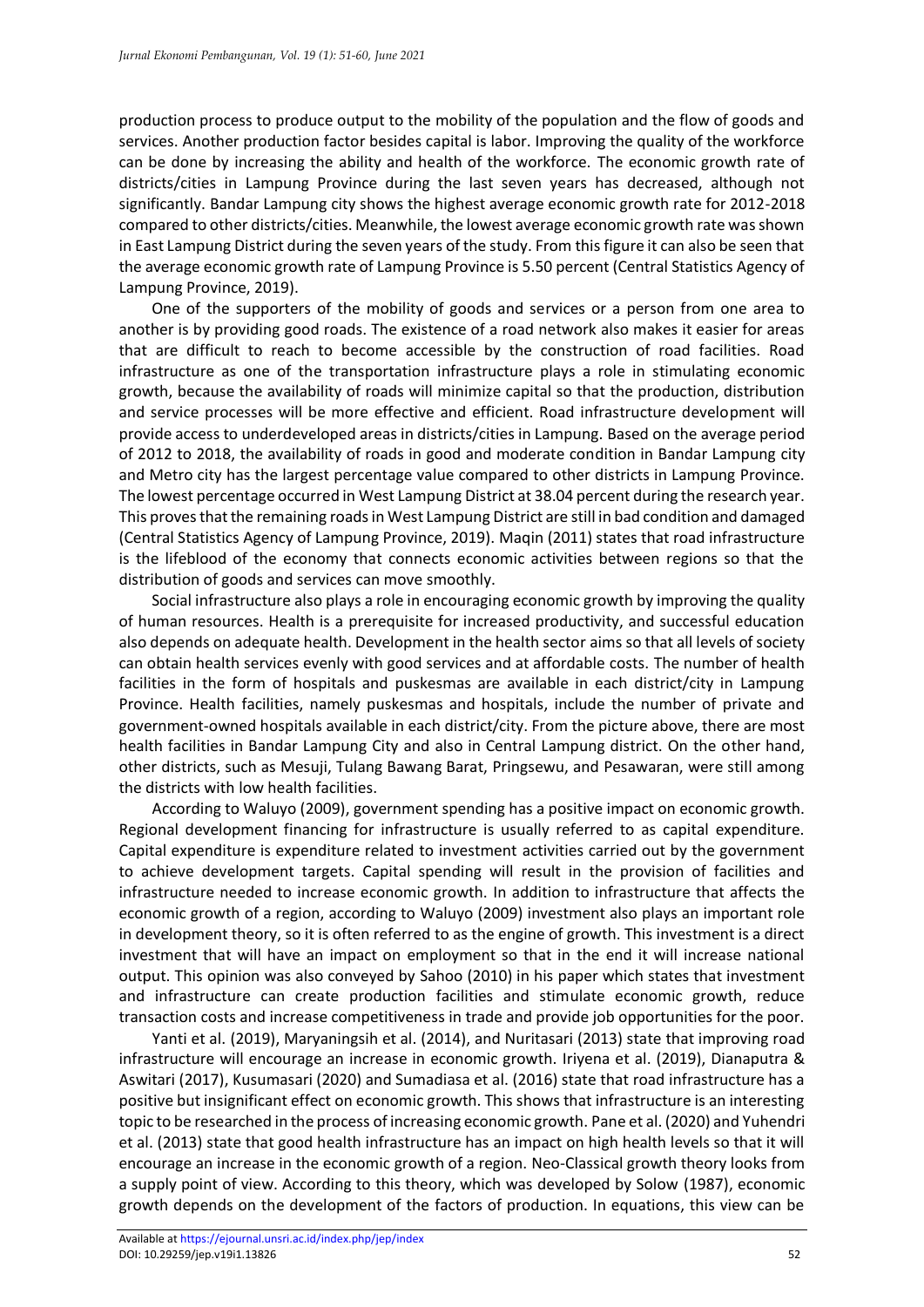expressed by the equation:

$$
\Delta Y = f \left( \Delta K, \Delta L, \Delta T \right) \tag{1}
$$

Where, ∆Y is the rate of economic growth, ∆K is the rate of capital growth., ∆L is the population growth rate, and ∆T is the level of technological development.

Solow's analysis then forms a mathematical formula for the equation and thus proves empirically to show the following conclusions: The most important factors that bring about economic growth are not the increase in capital and the increase in labor. The most important factors are technological progress and the increase in skills and expertise of the workforce. The largest Indonesian dictionary, infrastructure is defined as a public facility and infrastructure. In the World Bank (2018) and the February issue of Priority Outcome No.3 (2003), it is explained that infrastructure is divided into 3 groups, namely:

- (a) Economic infrastructure is a physical asset that provides services and is used in final production and consumption including public utilities (telecommunications, drinking water, sanitation, and gas), public works (roads, dams, and irrigation or drainage channels), and the transportation sector (railroad, port, and airport transportation).
- (b) Social infrastructure is an asset that supports community health and expertise, which includes education (schools and libraries), health (hospitals and health centers), and recreation (parks, museums, and others).
- (c) Administrative/institutional infrastructure includes law enforcement, administrative control, and coordination, and culture.

Several studies have been conducted to examine the effect of infrastructure on economic growth, namely Wulandari (2015), Lestari et al. (2020) and Wahyuni et al., (2014). The results of these studies indicate that infrastructure has a positive and significant effect on economic growth. The development of infrastructure in Lampung is important in increasing economic growth and equitable development for the progress of a province or region and also how much influence the infrastructure has in supporting the development of each districtc/city in Lampung Province. Therefore, this study is focused investigate the effect road infrastructure, irrigation infrastructure, health infrastructure, capital expenditure, investment, labor, and initial growth affect economic growth in Lampung Province.

## **2. RESEARCH METHODS**

## *2.1. Data Collection*

The data used in this research is secondary data consisting of time series and cross-section data in annual form during the period 2012 to 2018 in fourteen (14) districts/cities in Lampung Province, including Bandar Lampung city, Metro city, West Lampung District, Tanggamus District, South Lampung District, East Lampung District, Central Lampung District, North Lampung District, Way Kanan District, Tulang Bawang District, Pesawaran District, Pringsewu District, Mesuji District, and Tulang Bawang Barat District.

| Variable                       | Measurement | Period                                     | Data source                         |  |
|--------------------------------|-------------|--------------------------------------------|-------------------------------------|--|
| Economic Growth (PE)           | Percent     | Annual                                     | <b>Central Bureau of Statistics</b> |  |
| Road Infrastructure (IJ)       | Percent     | Annual<br><b>Transportation Statistics</b> |                                     |  |
| Irrigation Infrastructure (IR) | Percent     | Annual                                     | <b>Agricultural Statistics</b>      |  |
| Health Infrastructure (IK)     | Unit        | Annual                                     | <b>Central Bureau of Statistics</b> |  |
| Capital Expenditures (BM)      | Percent     | Annual                                     | <b>Financial Statistics</b>         |  |
| Investment (IN)                | Percent     | Annual                                     | <b>BKPM</b>                         |  |
| Labor (TK)                     | Percent     | Annual                                     | <b>Central Bureau of Statistics</b> |  |
| Initial Growth (IG)            | Percent     | Annual                                     | <b>Central Bureau of Statistics</b> |  |

#### **Table 1.** Data Descriptions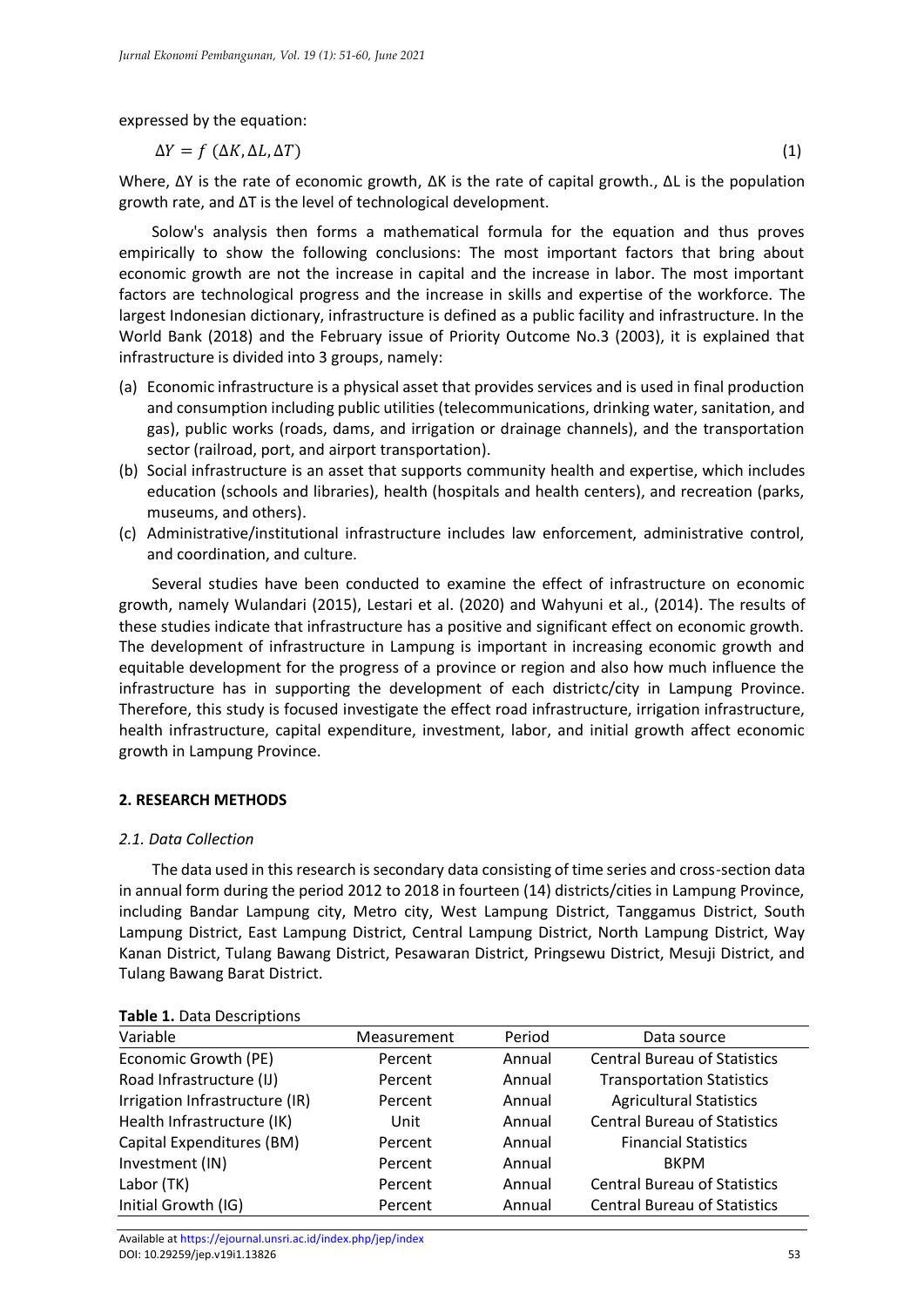#### *2.2. The Model Specification*

This study uses an analysis with the economic model of Levine & Renelt (1992), which is referred to from Ma'ruf & Wihastuti (2008), namely:

$$
Y = \beta_i I + \beta_m M + \beta_z Z + \mu \tag{2}
$$

Where:  $Y$  is economic growth,  $I$  is growth function variables,  $M$  is researcher's Interest Variable,  $Z$ is supporting variables on researcher's interest variables,  $\mu$  is *error term*, and  $\beta_i$ ,  $\beta_m$ , and  $\beta_z$  is regression coefficient of each variable. The model is transformed into a panel data regression equation model present as follows:

$$
PE_{it} = \beta_0 + \beta_1 I_{it} + \beta_2 I R_{it} + \beta_3 I K_{it} + \beta_4 B M_{it} + \beta_5 I N_{it} + \beta_6 T K_{it} + \beta_7 I G_{t-1} + \mu_{it}
$$
(3)

Where: PE is economic growth (%), II is road infrastructure (%), IR is irrigation infrastructure (%), IK is health infrastructure (Unit), BM is capital expenditure (%), IN is investment (%), TK is labor (%), IG is initial growth (%),  $\beta_0$  is intercept coefficient,  $\beta_1$ ,  $\beta_2$ ,  $\beta_3$ ,  $\beta_4$ ,  $\beta_5$ ,  $\beta_6$ ,  $\beta_7$  is regression coefficient; and  $\mu$  is errorterm.

Estimates using panel data generally use one of three calculation methods, namely common effect model approach is the simplest technique for estimating panel data is to only combine time series data and cross-section. By simply combining these data regardless of the differences between time and individuals, we can use the OLS method to estimate the panel data model. Furthermore, the fixed effect model is a model that assumes that there are different interceptions in the equation is known as the Fixed Effect regression model.

The fixed-effect model technique is a technique of estimating panel data using dummy variables to capture the difference in the intercept. The definition of Fixed Effect is based on differences in intercept, but the intercept is the same between times. Furthermore, the random effect model is inclusion of dummy variables in the fixed effects model is intended to represent our ignorance of the actual model. However, this also has consequences with reduced degrees of freedom which in turn reduces the efficiency of the parameters. This problem can be solved by using error terms known as the random effect method.

According to Widarjono (2018) there are three tests to perform panel data estimation techniques, namely: Chow test is a test conducted to determine whether the model used is the Common Effect or Fixed Effect. Furthermore, Hausman test is used to choose between a fixed effect or random effect, the Hausman test is obtained through the command *E-views* found in the panel directory. Furthermore, Lagrange multiplier (LM) test was used to determine the significance of the Random Effect technique. The Lagrange multiplier (LM) test is used to choose between OLS (Common Effect) without dummy variables or Random Effects. Several test conducted namely: Normality testing, multicollinearity, heteroscedasticity and autocorrelation test.

#### **3. RESULTS AND DISCUSSION**

This study presents descriptive statistics in Table 1 include mean, median, maximum, minimum, standard deviation., skewness, kurtosis, JB-test and matrix correlation. The correlation results show that the correlation between independent variables is relatively diverse, but none has a strong correlation. This indicates that statistically there is no multicollinierity between the independent variables. While the overall normality test shows that the data used are normally distributed.

The unit root test results presented in Table 2 show that statistically at the Level all variables contain unit roots, while the first difference indicates that all variables do not contain unit roots, this indicates that the model estimation can be continued.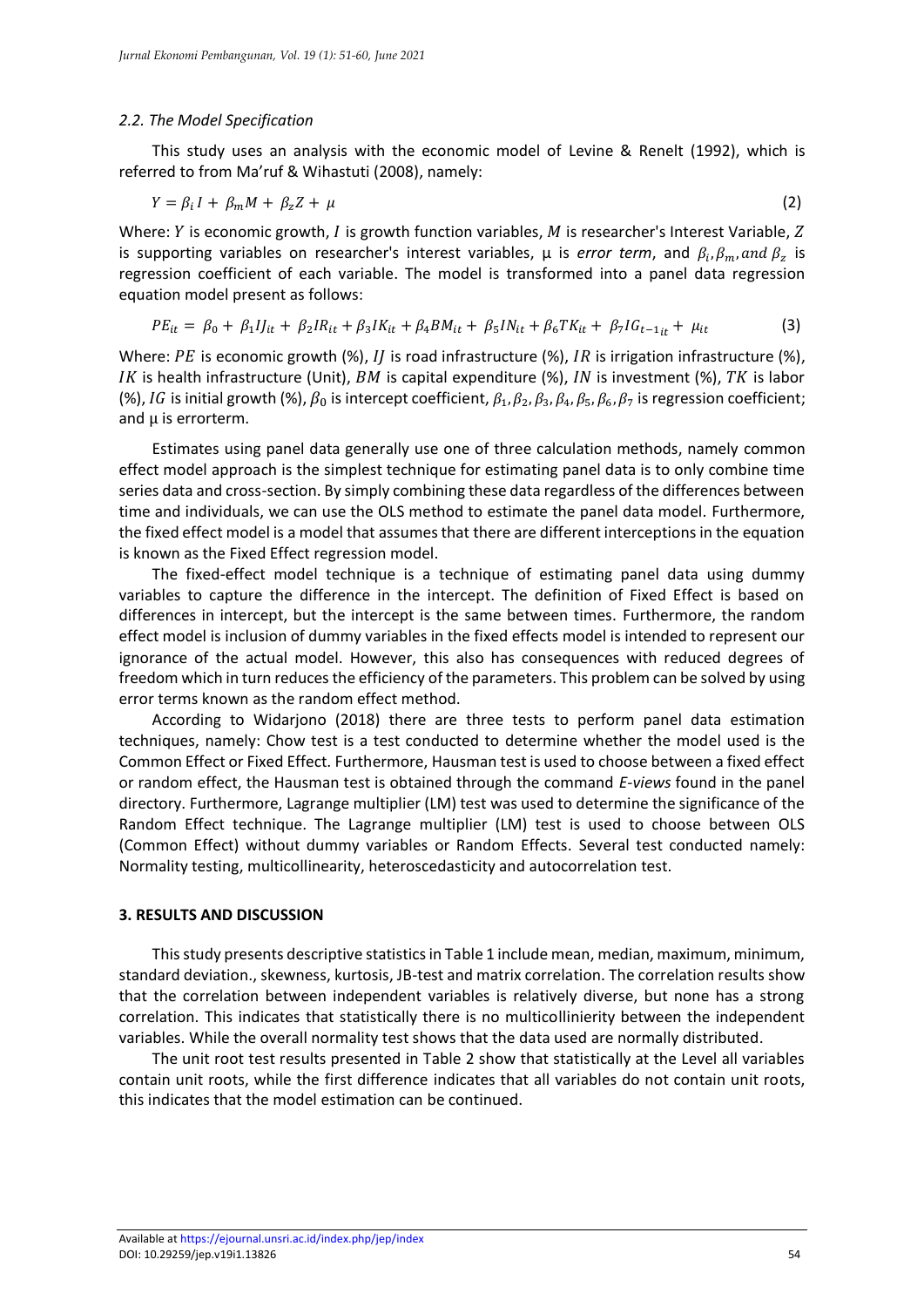| <b>PE</b> | IJ       | IR.      | IΚ       | ВM       | IN       | ТK       | IG       |
|-----------|----------|----------|----------|----------|----------|----------|----------|
| 5,474     | 59,301   | 57,042   | 25,036   | 22,823   | 23,988   | 48,558   | 5,570    |
| 5,420     | 57,400   | 63,400   | 21,000   | 22,250   | 23,900   | 47,100   | 5,500    |
| 7,050     | 99,700   | 98,800   | 57,000   | 86,900   | 27,800   | 86,600   | 7,050    |
| 2,870     | 28,100   | 0,800    | 9,000    | 7,200    | 22,400   | 40,500   | 2,870    |
| 0,614     | 17,364   | 23,726   | 11,831   | 8,814    | 0,874    | 7,350    | 0,629    |
| $-0,558$  | 0,303    | $-0,248$ | 0,846    | 3,520    | 1,165    | 3,656    | $-0,628$ |
| 5,833     | 2,183    | 2,280    | 2,729    | 26,281   | 5,879    | 17,665   | 5,425    |
| 43,257    | 4,834    | 3,564    | 13,701   | 2761,922 | 64,045   | 1253,087 | 34,792   |
| 0,000     | 0,089    | 0,168    | 0,001    | 0,000    | 0,000    | 0,000    | 0,000    |
| 112       | 112      | 112      | 112      | 112      | 112      | 112      | 112      |
|           |          |          |          |          |          |          |          |
|           | 1,000    | 0,024    | 0,264    | $-0,204$ | 0,019    | $-0,277$ | 0,262    |
|           | 0,024    | 1,000    | $-0,087$ | 0,040    | 0,030    | 0,008    | 0,033    |
|           | 0,264    | $-0,087$ | 1,000    | $-0,459$ | 0,265    | $-0,184$ | 0,093    |
|           | $-0,204$ | 0,040    | $-0,459$ | 1,000    | $-0,099$ | 0,246    | 0,021    |
|           | 0,019    | 0,030    | 0,266    | $-0,099$ | 1,000    | $-0.011$ | 0,053    |
|           | $-0,277$ | 0,008    | $-0,184$ | 0,246    | $-0.011$ | 1,000    | $-0,046$ |
|           | 0,262    | 0,033    | 0,093    | 0,021    | 0,053    | $-0,046$ | 1,000    |
|           |          |          |          |          |          |          |          |

## **Table 1.** Descriptive Statistics

**Source:** Processed Eviews 9.

#### **Table 2.** The Result of Unit Root test

| Variable    | Critical value             | ADF-test |                |                             |            |  |  |
|-------------|----------------------------|----------|----------------|-----------------------------|------------|--|--|
|             |                            | Level    | Summary        | 1 <sup>st</sup> differences | Summary    |  |  |
|             | 1%                         |          |                |                             |            |  |  |
| ΔPE         | 5%                         | 54,258   | not-stationary | 61,930                      | stationary |  |  |
|             | 10%                        |          |                |                             |            |  |  |
|             | 1%                         |          |                |                             |            |  |  |
| ΔIJ         | 5%                         | 43,410   | not-stationary | 50,716                      | stationary |  |  |
|             | 10%                        |          |                |                             |            |  |  |
|             | 1%                         |          |                |                             |            |  |  |
| $\Delta$ IR | 5%                         | 25,567   | not-stationary | 33,327                      | stationary |  |  |
|             | 10%                        |          |                |                             |            |  |  |
|             | 1%                         |          |                |                             |            |  |  |
| $\Delta$ lK | 5%                         | 18,047   | not-stationary | 32,857                      | stationary |  |  |
|             | 10%                        |          |                |                             |            |  |  |
|             | 1%                         |          |                |                             |            |  |  |
| $\Delta$ BM | 5%                         | 32,903   | not-stationary | 34,557                      | stationary |  |  |
|             | 10%                        |          |                |                             |            |  |  |
|             | 1%                         |          |                |                             |            |  |  |
| $\Delta$ IN | 5%                         | 28,289   | not-stationary | 17,735                      | stationary |  |  |
|             | 10%                        |          |                |                             |            |  |  |
| ΔTK         | 1%                         |          |                |                             |            |  |  |
|             | 5%                         | 43,754   | not-stationary | 80,531                      | stationary |  |  |
|             | 10%                        |          |                |                             |            |  |  |
| $\Delta$ IG | 1%                         |          |                |                             |            |  |  |
|             | 5%                         | 39,492   | not-stationary | 74,6704                     | stationary |  |  |
|             | 10%                        |          |                |                             |            |  |  |
|             | Causes: Drococcod Evicus O |          |                |                             |            |  |  |

**Source**: Processed Eviews 9.

# *3.1. Empirical Result of Panel Data Regression*

The choice of the research model was determined using the Chow test and Hausman test. The Chow test is used to compare the common effect method (CEM) method with the fixed effect method (FEM), then followed by the Hausman test by comparing the random effect model (REM) method with the fixed effect method (FEM) method. The random cross-section probability value is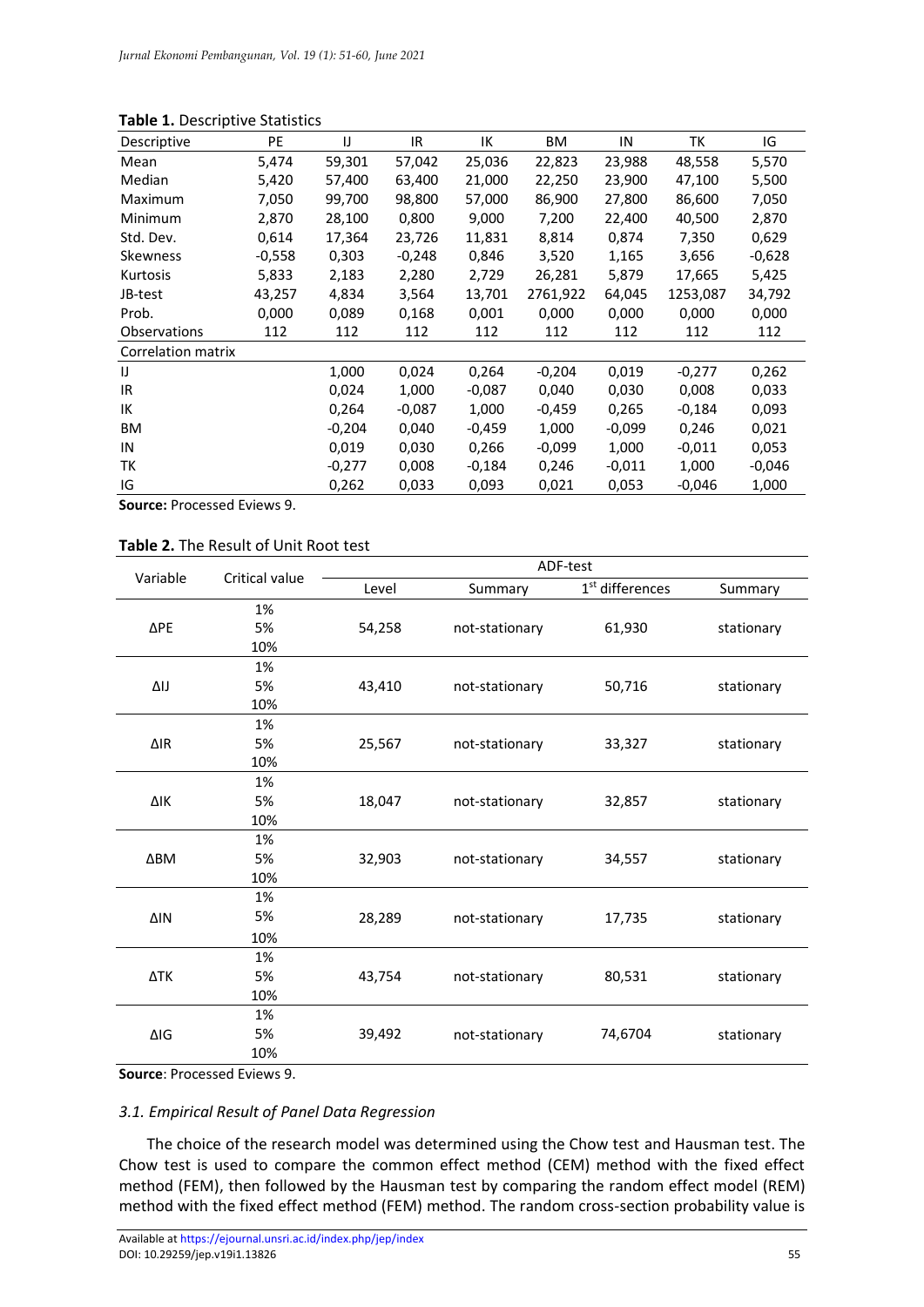0,000 which is less than (5%), so it can be concluded that the fixed effect method is more precise than the random effect method. The results of the Chow test show that the fixed effect method is better than the common effect method. Then in the Hausman test, it shows that the fixed effect method is better than the random effect method (Table 3).

| Dependent variable = PE                                                           |             |            |             |           |  |  |
|-----------------------------------------------------------------------------------|-------------|------------|-------------|-----------|--|--|
| Variable                                                                          | Coefficient | Std. Error | t-Statistic | Prob.     |  |  |
| Intercept                                                                         | 6,652       | 1,653      | 4,023       | 0,000     |  |  |
| IJ                                                                                | 0,104       | 0,037      | 2,799       | $0.011**$ |  |  |
| IR                                                                                | 0,009       | 0,003      | 2,536       | $0,013**$ |  |  |
| IK                                                                                | 0,036       | 0,018      | 1,968       | $0,052*$  |  |  |
| BM                                                                                | 0,002       | 0,007      | 0,270       | 0,788     |  |  |
| IN                                                                                | 0,043       | 0,023      | 1,907       | $0,059*$  |  |  |
| ТK                                                                                | 0,100       | 0,051      | 1,972       | $0,053*$  |  |  |
| IG                                                                                | 0,186       | 0,097      | 1,915       | $0,059*$  |  |  |
| Summary: $R^2$ = 0,572; Adjusted $R^2$ : 0,477; F-stat =6,072***; DW-stat = 2,209 |             |            |             |           |  |  |
| Selection method: Chow-test = 2,462 (0,007); Hausman test = 26,551 (0,000)        |             |            |             |           |  |  |
| Diagnostic test                                                                   | F-stat      | Prob.      |             |           |  |  |
| Normality                                                                         | 4,973       | 0,074      |             |           |  |  |
| Autocorrelation                                                                   | 1,848       | 5,990      |             |           |  |  |
| Heteroscedasticity                                                                | 9,072       | 14,067     |             |           |  |  |

**Table 3**. Estimation Results of Fixed-Effect Model

Note: Level of significant at \*\*\*1%, \*\*5%, \*10%

**Source**: Author's calculation

Several independent variables have a significant effect on economic growth at the 90 percent and 95 percent confidence levels. The constant coefficient (C) is 6,652, this shows that if all the independent variables used are equal to 0 (zero), then economic growth in fourteen districts/cities in Lampung Province will increase by 6,652 percent. Infrastructure (IJ), Irrigation Infrastructure (IR), health infrastructure (IK), investment (IN), labor (TK), and early growth (IG) have a positive and significant effect at = 5% (0.05). This shows that if there is an increase in all independent variables partially cateris paribus, then economic growth will increase, while capital expenditure (BM) does not have a significant effect on economic growth.

# *3.2. Discussions*

The coefficient on the road infrastructure variable is the largest coefficient when compared to the coefficient for other independent variables, so this shows that the road length infrastructure variable is in good condition and is having the greatest impact on economic growth in each district/city in Lampung Province for the 2012-2018 period. These results are following the initial hypothesis which states that road length infrastructure is in good condition and moderately has a positive and significant effect on economic growth.

The difference in road conditions in several districts still shows that damaged and heavily damaged roads dominate compared to good road conditions, such as in the districts of West Lampung, Pringsewu, and Tulang Bawang Barat. West Lampung District is a district with a higher proportion of roads in bad condition than good roads. Meanwhile, the proportion of good road conditions in the city of Bandar Lampung is higher than that of bad roads. Differences in natural structure, topography, and also budget are also the cause of the inequality that occurs, including the provision of district/city roads, resulting in high and low accessibility between regions. The greater the ease of reaching between regions connected by good road infrastructure will ensure efficiency, facilitate the movement of goods and services.

The results of this study are in line with Sollow's theory which states that roads have a significant effect on economic growth, because Sollow's theory states that there are only various types of capital. Private companies invest in various forms of ordinary capital, while the government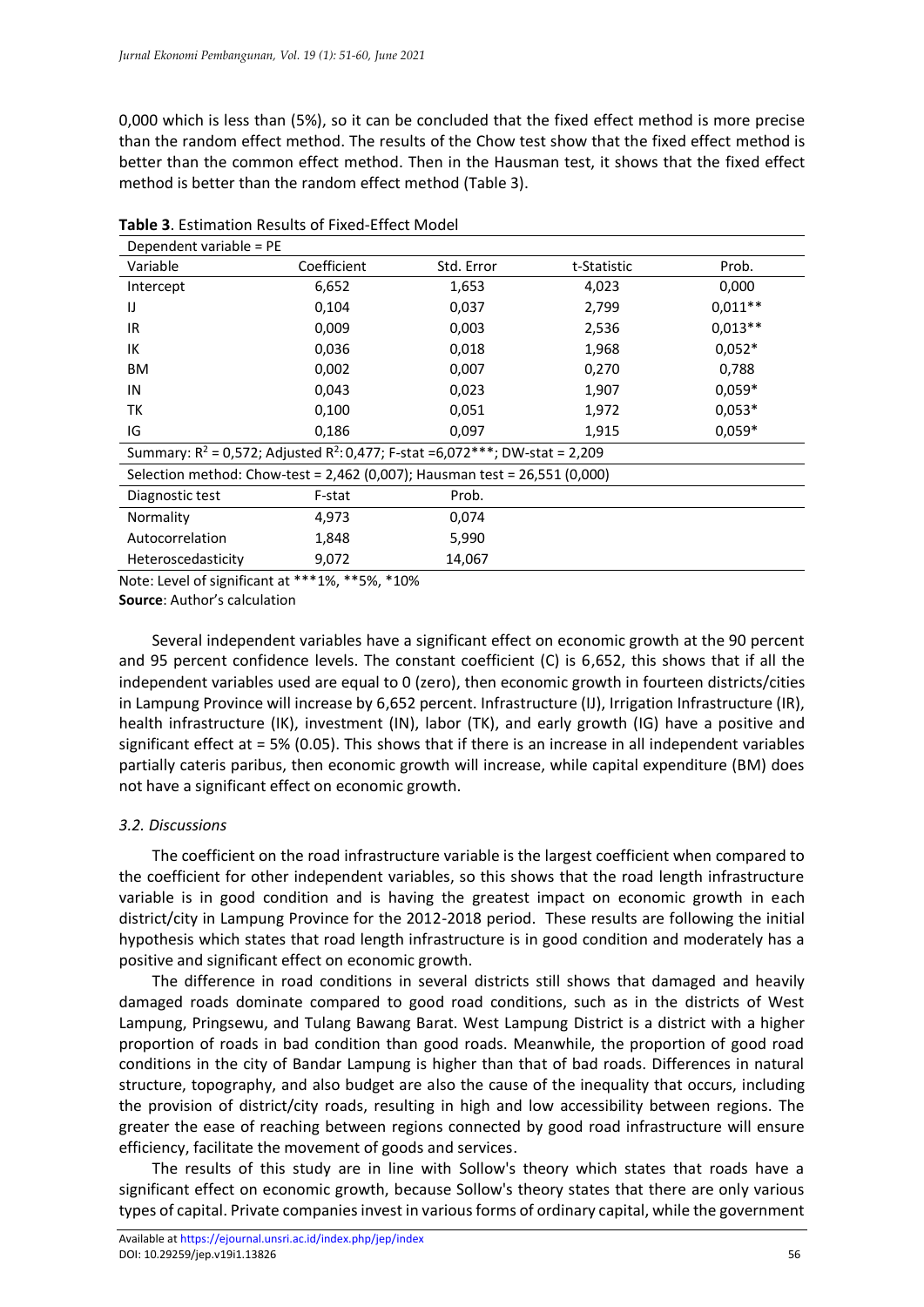also invests in various forms of public capital, namely road infrastructure, bridges and development channels. This is further strengthened by previous research conducted by Prasetyo (2009); Farah Bonita and Negara (2013); Rohima et al. (2017); and Ma'ruf and Maryaningsih (2014) which suggest that roads have a positive and significant effect on economic growth. If roads have increased, the gross regional domestic product will also increase because roads have a positive and significant effect, meaning that the ups and downs of road infrastructure have a very large effect on the ups and downs of gross regional domestic product. Selection of the variable length of roads in good and moderate condition with the total length of the road will increase accessibility that connects economic activity centers with remote areas so that the distribution of production factors, goods, and services will be more even. The results of the study are similar to research by Arifin & Zulham (2019), which states that the variable road length has a positive and significant effect on economic growth, with the improvement of infrastructure, especially roads, will increase economic growth.

Ngenoh et al. (2015) argues that land area in the irrigation system has a significant (1%) and positive effect on irrigation performance in Kenya. This implies that increasing the size of the land area will increase the maximum possible output of activities in the agricultural sector. In essence, most of the productivity generated in Kenya is driven by the implementation of an agricultural revitalization strategy due to a 10% budget allocation for the agricultural sector in 2003. Kulshreshtha & Paterson (2016) also states that a study conducted with Paterson Earth and Water Consulting Ltd shows that irrigation has a positive impact on many sectors in Alberta, including the improvement of its economy. Study conducted by Prasetyo & Firdaus (2009) shows that health infrastructure has a positive and significant effect on economic growth in Indonesia's land border areas. The government's efforts to maintain the health of its population are by ensuring the availability of health infrastructure so that people both in cities and in rural areas can easily reach facilities. health facility because of the availability of health facilities. With the availability of health facilities, it is hoped that it can increase economic growth.

Warsilan & Noor (2015) said in his research, health infrastructure has a positive and significant effect on economic growth. This is presumably because a large number of hospitals and health centers can be said to be a reflection of the number of people who receive health services at the available health facilities, so the community's need for health is guaranteed. A healthy society will support the productivity of goods/services output, which will then increase economic growth. Rizky et al. (2016) related to capital expenditure and economic growth, it was found that partially capital expenditure had a positive and significant effect on provincial economic growth in Indonesia in 2010-2013. This means that if the value of capital expenditure increases, economic growth will also increase because it has a positive effect. Wahyuni et al., (2014) and Maisaroh & Risyanto (2018) in their respective studies said that investment has a positive and significant effect on economic growth in each of their research objects. The results of research on the classical flow of growth theory, the Harrod-Domar theory of economic growth, which states that investment is the key in the process of economic growth and to fulfill an economy requires investment as additional capital stock.

Levine & Renelt (1992) state that a population that is transformed into labor will always have a positive and significant effect on economic growth in a region. The results of this study agree with research by Priambodo (2015) which states that labor has a positive and significant effect in districts/cities in Central Java Province. Hellen et al., (2018) also found significant influence between labor variables on economic growth, a significance test which showed less than  $\alpha$  = 0,05, indicating that the large number of labor absorbed and worked was able to encourage or increase economic growth in Malinau District. Konyongian et al. (2019) argue that labor has a positive and significant effect on economic growth in each study. Levine & Renelt (1992), Ma'ruf & Wihastuti (2008), and Oktaviana (2016) state that initial growth has an effect and has a positive impact on economic growth. This shows that a high convergent speed will increase economic growth.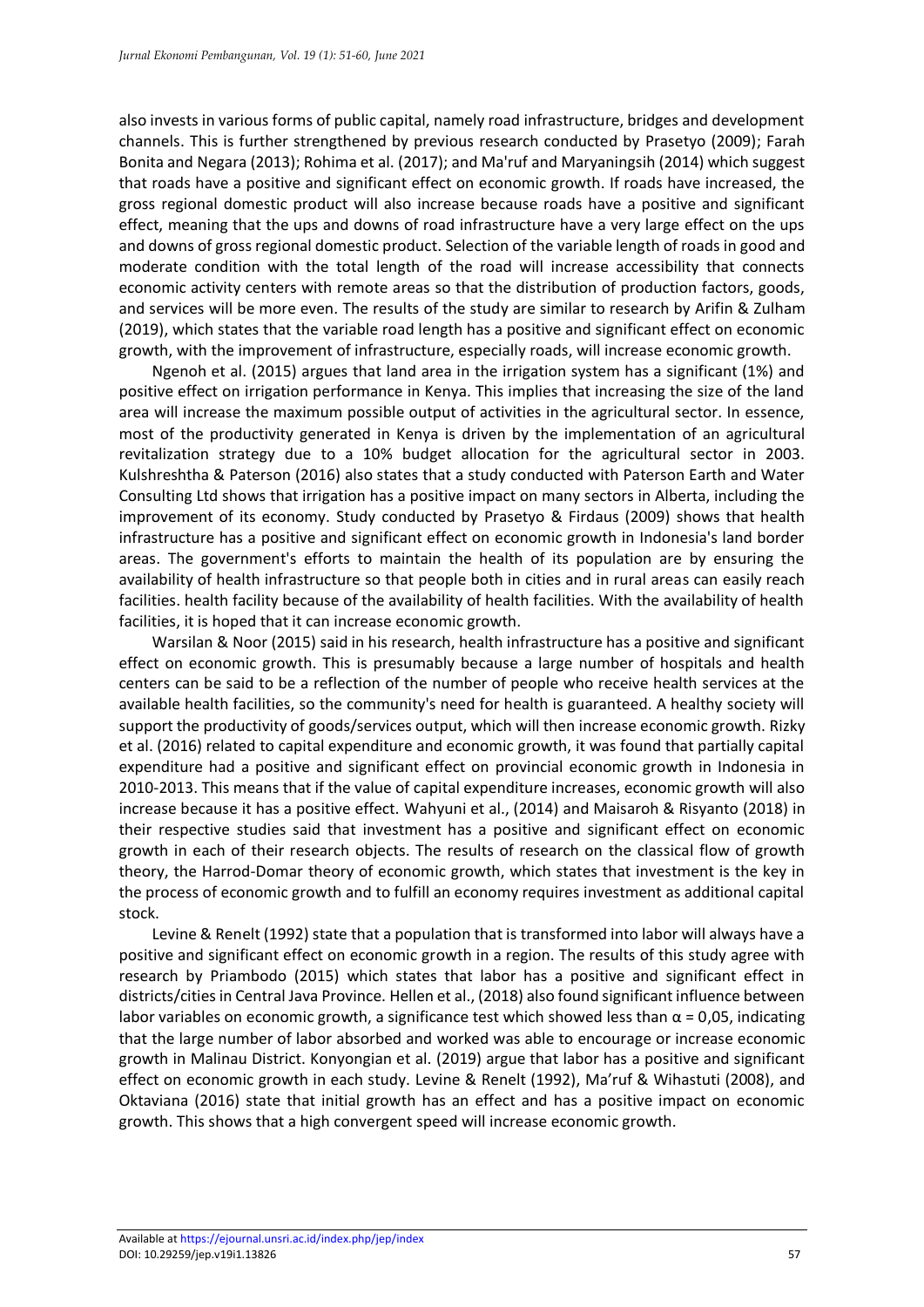## **4. CONCLUSIONS**

Based on the results of data processing and discussion that has been carried out, it can be concluded that road infrastructure, irrigation infrastructure, health infrastructure, capital expenditures, investment levels, labor, and initial growth have a significant effect on economic growth. In infrastructure development efforts, it is necessary to prioritize and increase the quality of the available infrastructure so that in the long term, the benefits can be felt by the community. To increase and support economic growth, policymakers should be able to allocate a budget for capital expenditure to avoid imbalances and inequalities between regions. If roads have increased, the gross regional domestic product will also increase because roads have a positive and significant effect, meaning that the ups and downs of road infrastructure have a very large effect on the ups and downs. for that, the government needs to improve infrastructure not only in quantity but also in quality. Future studies can use independent variables other than the variables used in this study.

### **REFERENCES**

- Arifin, M. Z., & Zulham, T. (2019). Pengaruh Jumlah Penduduk, Panjang Jalan, dan Volume Kendaraan Terhadap Pertumbuhan Ekonomi di Provinsi Aceh (Studi Kasus 5 Kota). *Jurnal Ilmiah Mahasiswa (JIM)*, *4*(3), 184–192.
- Angga Dianaputra, I., & Aswitari, L. (2017). Pengaruh Pembiayaan Pemerintah di Sektor Pendidikan dan Kesehatan Terhadap Indeks Kualitas Manusia Serta Pertumbuhan Ekonomi pada Kabupaten/Kota Provinsi Bali Tahun 2011-2015. *E-Jurnal Ekonomi Pembangunan Universitas Udayana*, *6*(3), 286-471.
- Durbin, J., & Watson, G. S. (1951). Testing For Serial Correlation in Least Squares Regression. II. *Biometrika Trust Distribution*, *38*(1/2), 159–177.
- Farrar, D. E., & Glauber, R. R. (1967). Multicollinearity in Regression Analysis: The Problem Revisited. *The Review of Economics and Statistics*, *49*(1), 92. https://doi.org/10.2307/1937887.
- Hellen, H., Mintarti, S., & Fitriadi, F. (2018). Pengaruh investasi dan tenaga kerja serta pengeluaran pemerintah terhadap pertumbuhan ekonomi serta kesempatan kerja. *Inovasi*, *13*(1), 28. https://doi.org/10.29264/jinv.v13i1.2490.
- Iriyena, P., Naukoko, A. T., & Siwu, H. F. D. (2019). Analisis Pengaruh Infrastruktur Jalan Terhadap Pertumbuhan Ekonomi Di Kabupaten Kaimana 2007-2017. *Jurnal Berkala Ilmiah Efisiensi*, *19*(02), 49–59.
- Jarque, C. M., & Bera, A. K. (1987). A Test for Normality of Observations and Regression Residuals Author(s): Carlos M. Jarque and Anil K. Bera Reviewed work(s): Source: International Statistical Review/Revue Internationale de Statistique Normality of Observations and Regression Residuals. *International Statistical Review*, *55*(2), 163–172.
- Konyongian, Ch. L., Kindangen, P., & Kawung, G. M. . (2019). Pengaruh Pengeluaran Pemerintah, Investasi, Dan Tenaga Kerja Terhadap Pertumbuhan Ekonomi Di Kota Manado. *Jurnal Pembangunan Ekonomi Dan Keuangan Daerah*, *19*(4), 1–15. https://doi.org/10.35794/jpekd.17664.19.4.2017.
- Kulshreshtha, S., & Paterson, B. (2016). Irrigation's Impact on Economic Growth in Alberta, Canada. *Irrigation & Drainage Systems Engineering*, *5*(1), 4–10. https://doi.org/10.4172/2168-9768.1000156.
- Kusumasari, D. (2020). External debt of Indonesia: From debt-led growth to growth-led debt?. *Jurnal Ekonomi Pembangunan, 18*(1), 21-30. https://doi.org/10.29259/jep.v18i1.10801.
- Lestari, I., Effendi, N., & Priyono, A. (2020). Financial Development, Economic Growth, and Environmental Degradation Nexus in ASIAN Emerging Markets. *Jurnal Ekonomi Pembangunan, 18*(2), 177-189. doi:https://doi.org/10.29259/jep.v18i2.12565.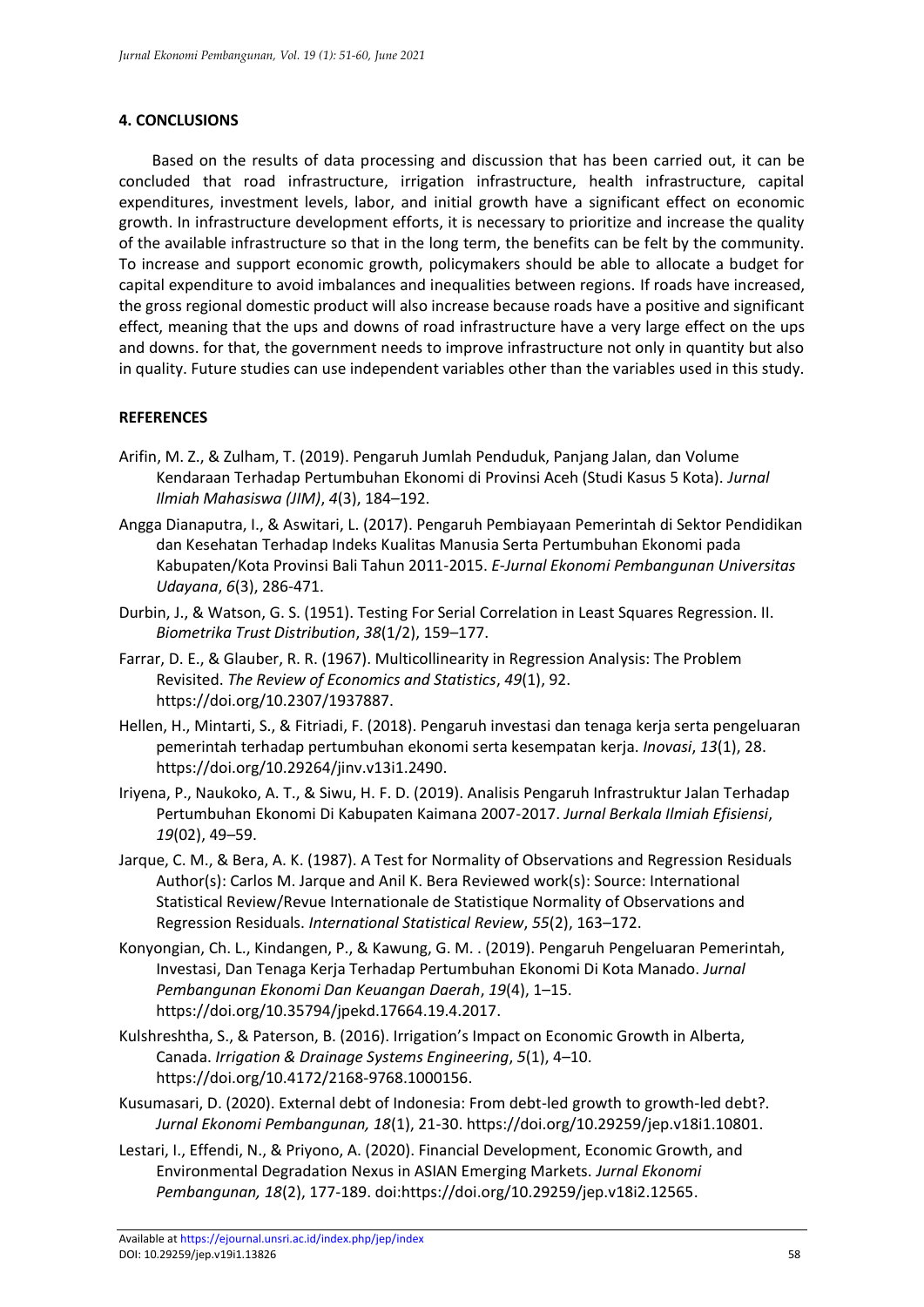- Levine, R., & Renelt, D. (1992). A sensitivity analysis of cross-country growth regressions. *American Economic Review*, *82*(4), 942–963. https://doi.org/10.2307/2117352.
- Ma'ruf, A., & Wihastuti, L. (2008). Pertumbuhan Ekonomi Indonesia: Determinan dan Prospeknya. *Jurnal Ekonomi & Studi Pembangunan*, *9*(1), 44–55. https://doi.org/10.18196/jesp.9.1.1526
- Maisaroh, M., & Risyanto, H. (2018). Pengaruh Investasi, Pengeluaran Pemerintah Dan Tenaga Kerja Terhadap Pdrb Provinsi Banten. *EkBis: Jurnal Ekonomi Dan Bisnis*, *1*(2), 206. https://doi.org/10.14421/ekbis.2017.1.2.1049.
- Maqin, A. (2011). Pengaruh Kondisi Infrastruktur Terhadap Pertumbuhan Ekonomi di Jawa Barat. *Trikonomika*, *10*(1), 10–18.
- Maryaningsih, N., Hermansyah, O., & Savitri, M. (2014). Pengaruh Infrastruktur Terhadap Pertumbuhan Ekonomi Indonesia. *Buletin Ekonomi Moneter Dan Perbankan*, *17*(1), 62–98. https://doi.org/10.21098/bemp.v17i1.44.
- Ngenoh, E., Kirui, L. K., Mutai, B. K., Maina, M. C. & Koech, W. (2015). Economic Determinants of the Performance of Public Irrigation Schemes in Kenya. *Journal of Development and Agricultural Economics*, *7*(10), 344–352. https://doi.org/10.5897/jdae2015.0676.
- Nuritasari, F. (2013). Pengaruh Infrastruktur, PMDN Dan PMA terhadap Produk Domestik Bruto di Indonesia. *Economics Development Analysis Journal*, *2*(4), 456–467. https://doi.org/10.15294/edaj.v2i4.3213.
- Oktaviana, C. (2016). *Dampak Investasi Asing Langsung (FDI) terhadap Pertumbuhan Ekonomi Indonesia 1980-2014*. Yogyakarta: Universitas Islam Indonesia. http://hdl.handle.net/123456789/1926.
- Pane, N., Sembiring, S. D. B., & Unsa, I. (2020). Pengaruh Pembangunan Infrastruktur Kesehatan, Pendidikan dan Jumlah Penduduk terhadap Pertumbuhan Ekonomi di Sumatra Utara. *Jurnal Sekolah PGSD FIP UNIMED*, *4*(2), 172–182. https://doi.org/10.24114/js.v4i2.18084.
- Prasetyo, R. B., & Firdaus, M. (2009). Pengaruh Infrastruktur Pada Pertumbuhan Ekonomi Wilayah Di Indonesia. *Jurnal Ekonomi Dan Kebijakan Pembangunan*, *2*(2), 222–236.
- Priambodo, A. (2015). Analisis Pengaruh Pendapatan Asli Daerah, Belanja Modal, Tenaga Kerja Terhadap Pertumbuhan Ekonomi. *Economic Development Analysis Journal*, *4*(1), 1–9.
- Rizky, R. L., Agustin, G., & Mukhlis, I. (2016). Pengaruh Penanaman Modal Asing, Penanaman Modal Dalam Negeri Dan Belanja Modal Terhadap Pertumbuhan Ekonomi Provinsi di Indonesia. *Jurnal Ekonomi Dan Ekonomi Studi Pembangunan*, *8*(1), 9–16. https://doi.org/10.17977/um002v8i12016p009.
- Rohima, S., Yuliana, S., & Bashir, A., & Hafiz, N. (2017). Public Infrastructure Availability on Development Disparity. *Business and Economic Research, 7*(2), 375-391. https://doi.org/10.5296/ber.v7i2.11983.
- Sahoo, P. (2010). Infrastructure Development and Economic Growth in China. *Institute of Developing Economies*, Discussion Paper No. 261.
- Sumadiasa, I., Tisnawati, N., & Wirathi, I. (2016). Analisis Pengaruh Pembangunan Infrastruktur Jalan, Listrik Dan Pma Terhadap Pertumbuhan Pdrb Provinsi Bali Tahun 1993-2014. *E-Jurnal Ekonomi Pembangunan Universitas Udayana*, *5*(7), 925–947.
- Wahyuni, I. G. A. P., Sukarsa, M., & Yuliarmi, N. (2014). Pengaruh Pengeluaran Pemerintah dan Investasi Terhadap Pertumbuhan Ekonomi dan Kesenjangan Pendapatan Kabupaten/Kota di Provinsi Bali. *E-Jurnal Ekonomi Dan Bisnis Universitas Udayana*, *3*(8), 1–11. https://ojs.unud.ac.id/index.php/EEB/article/view/8216/7299.
- Waluyo, J. (2009). Hubungan Antara Tingkat Kesenjangan Pendapatan dengan Pertumbuhan Ekonomi: Suatu Studi Lintas Negara. *Economic Journal of Emerging Markets*, *9*(1) 1–20. https://doi.org/10.20885/vol9iss1aa621.
- Warsilan, W., & Noor, A. (2015). Peranan Infrastruktur terhadap Pertumbuhan Ekonomi dan Implikasi pada Kebijakan Pembangunan di Kota Samarinda. *MIMBAR : Jurnal Sosial dan*